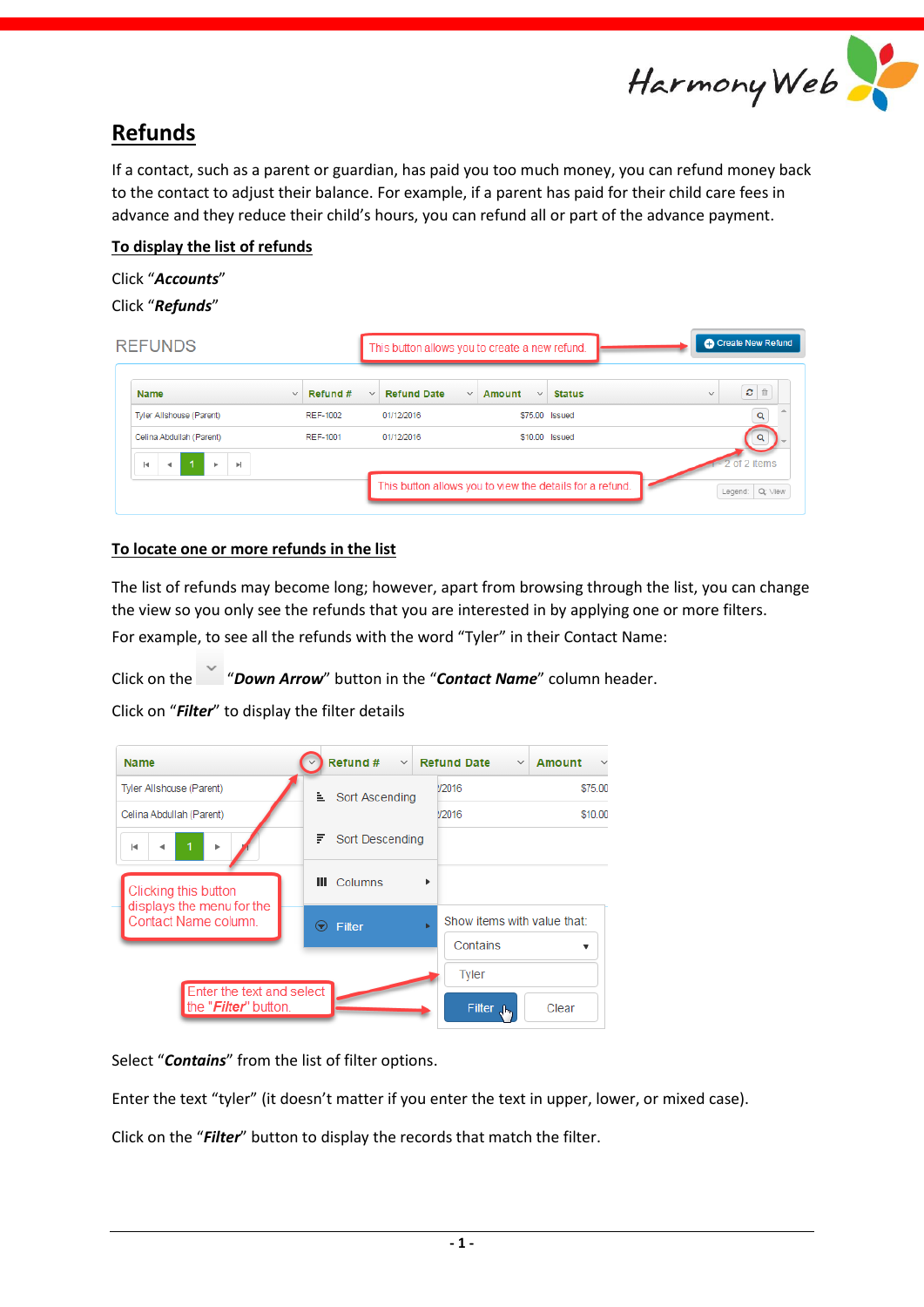

| <b>REFUNDS</b>                                                              |                                    |                                    |                               |                                     | <b>C</b> Create New Refund |
|-----------------------------------------------------------------------------|------------------------------------|------------------------------------|-------------------------------|-------------------------------------|----------------------------|
| <b>Name</b>                                                                 | Refund #<br>$\vee$<br>$\checkmark$ | <b>Refund Date</b><br>$\checkmark$ | <b>Amount</b><br>$\checkmark$ | <b>Status</b>                       | $\checkmark$               |
| Tyler Allshouse (Parent)                                                    | <b>REF-1002</b>                    | 01/12/2016                         |                               | \$75.00 Issued                      |                            |
| $\mathbf{r}$<br>$-1$<br>$\vert \mathbf{r} \vert$<br>$\vert \cdot \vert$     |                                    |                                    |                               | When a filter is applied, the Trash | $-1$ of 1 items            |
| The white background indicates a<br>filter has been applied to this column. |                                    |                                    |                               | can button is displayed in red.     | Legend: Q: View            |

#### **To remove all the filters**

Click the "*Clear all Filters*" button.

All the filters will be removed, all the refunds will be displayed, and the "*Clear all Filters*" button will be disabled and displayed in light grey.

#### **To refresh the list of refunds**

If you set filters for multiple columns, you will need to select the "*Search*" button to apply all the filters to the list of refunds.

| <b>REFUNDS</b>                                                 |              |                          |                                    |                        |                                                   | Create New Refund      |
|----------------------------------------------------------------|--------------|--------------------------|------------------------------------|------------------------|---------------------------------------------------|------------------------|
| <b>Name</b>                                                    | $\checkmark$ | Refund #<br>$\checkmark$ | <b>Refund Date</b><br>$\checkmark$ | Amount<br>$\checkmark$ | <b>Status</b>                                     | я<br>尙<br>$\checkmark$ |
| Tyler Allshouse (Parent)                                       |              | <b>REF-1002</b>          | 01/12/2016                         | \$75.00 Issued         |                                                   | Q                      |
| $\mathbb{R}$<br>$\left\vert \mathbf{r}\right\vert$<br>b.<br>4. |              |                          |                                    |                        |                                                   | $-1$ of 1 items        |
|                                                                |              |                          |                                    |                        | Click this button to refresh the list of refunds. | Q: View<br>Legend:     |

#### *NOTE:*

*The filters are remembered, which means if you close the window, the next time you open the Refunds window the filters will still be applied to the list of refunds. To clear the filters, you will* 

*need to click the "Clear all Filters" button.*

#### **To create a new Refund**

Click the *"Create New Refund" button.*

The following window will be displayed:

| <b>Create Refund</b> |                       |         | ×             |
|----------------------|-----------------------|---------|---------------|
| Contact:             | Refund Date:          | Amount: |               |
|                      | 02/12/2016<br>$\cdot$ | 0       |               |
|                      |                       |         |               |
|                      |                       |         |               |
|                      | p2                    | Cancel  | <b>Submit</b> |